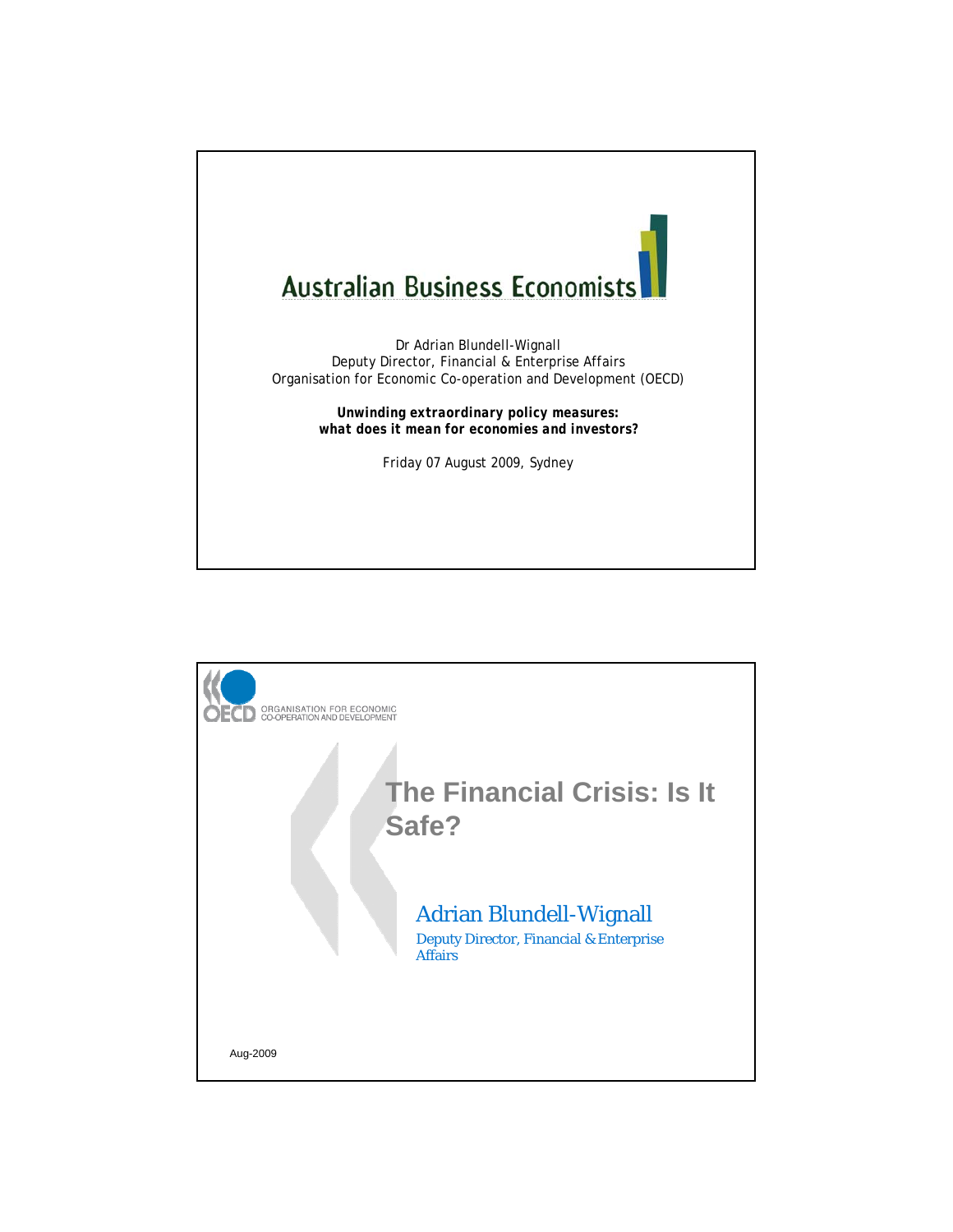

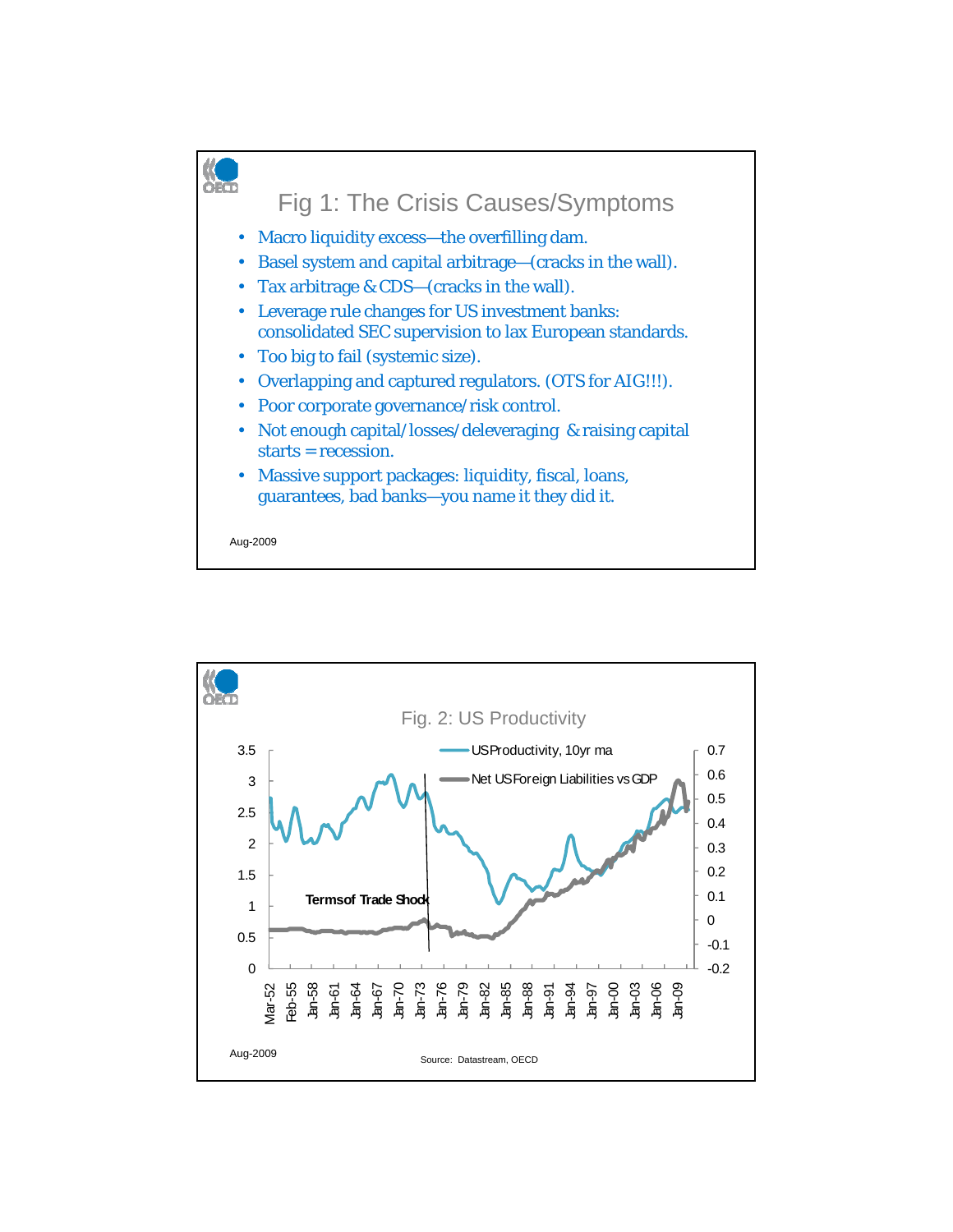

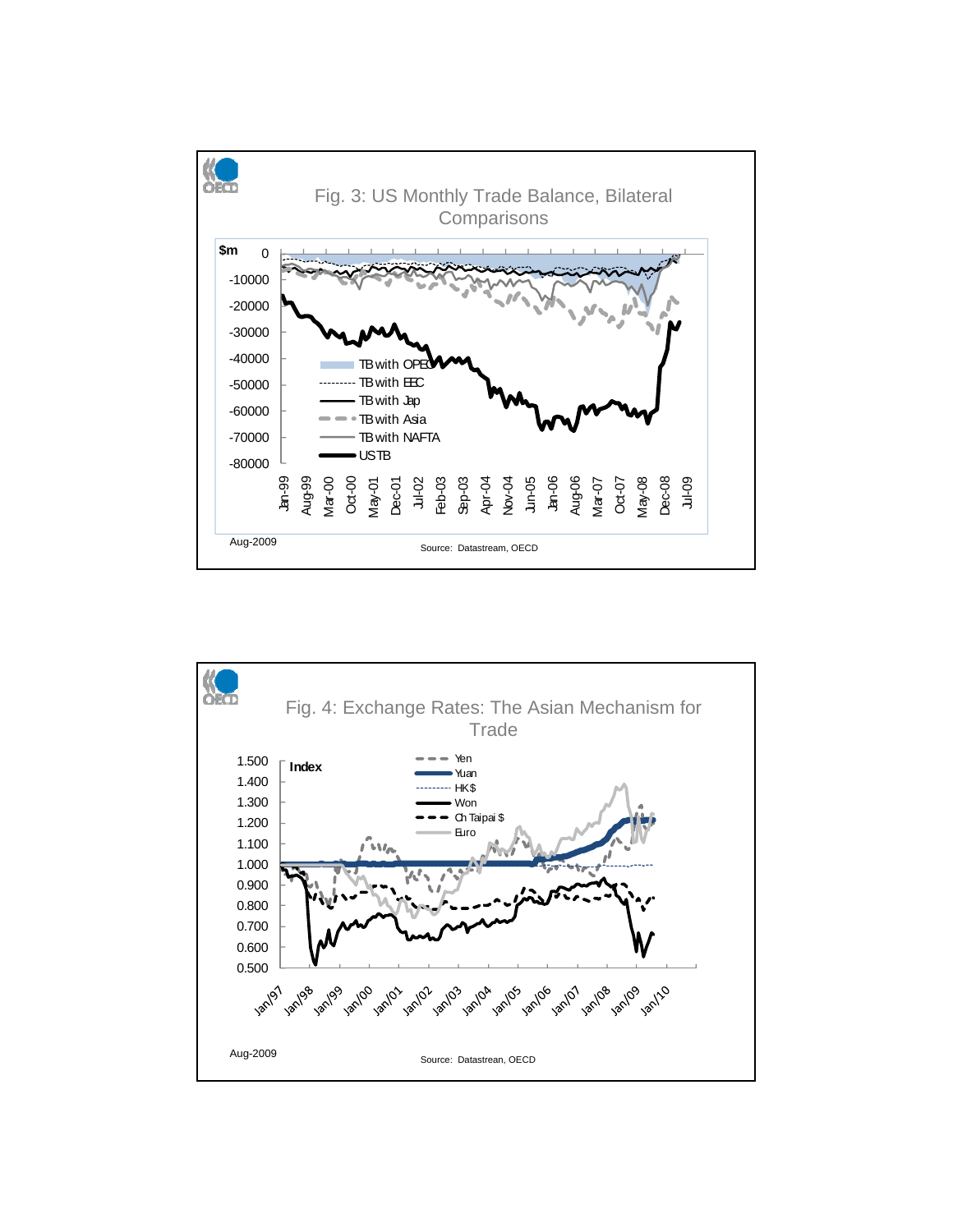

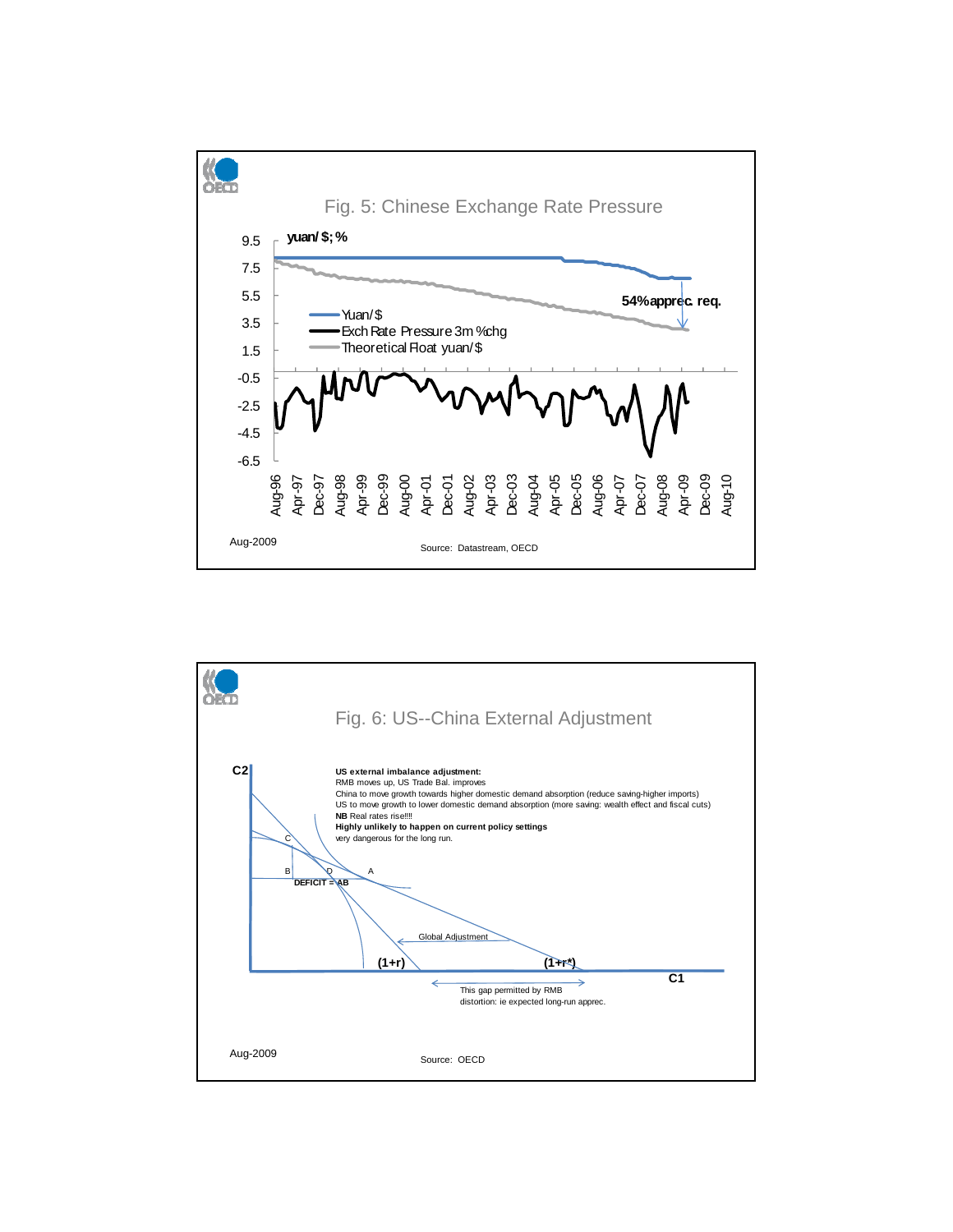

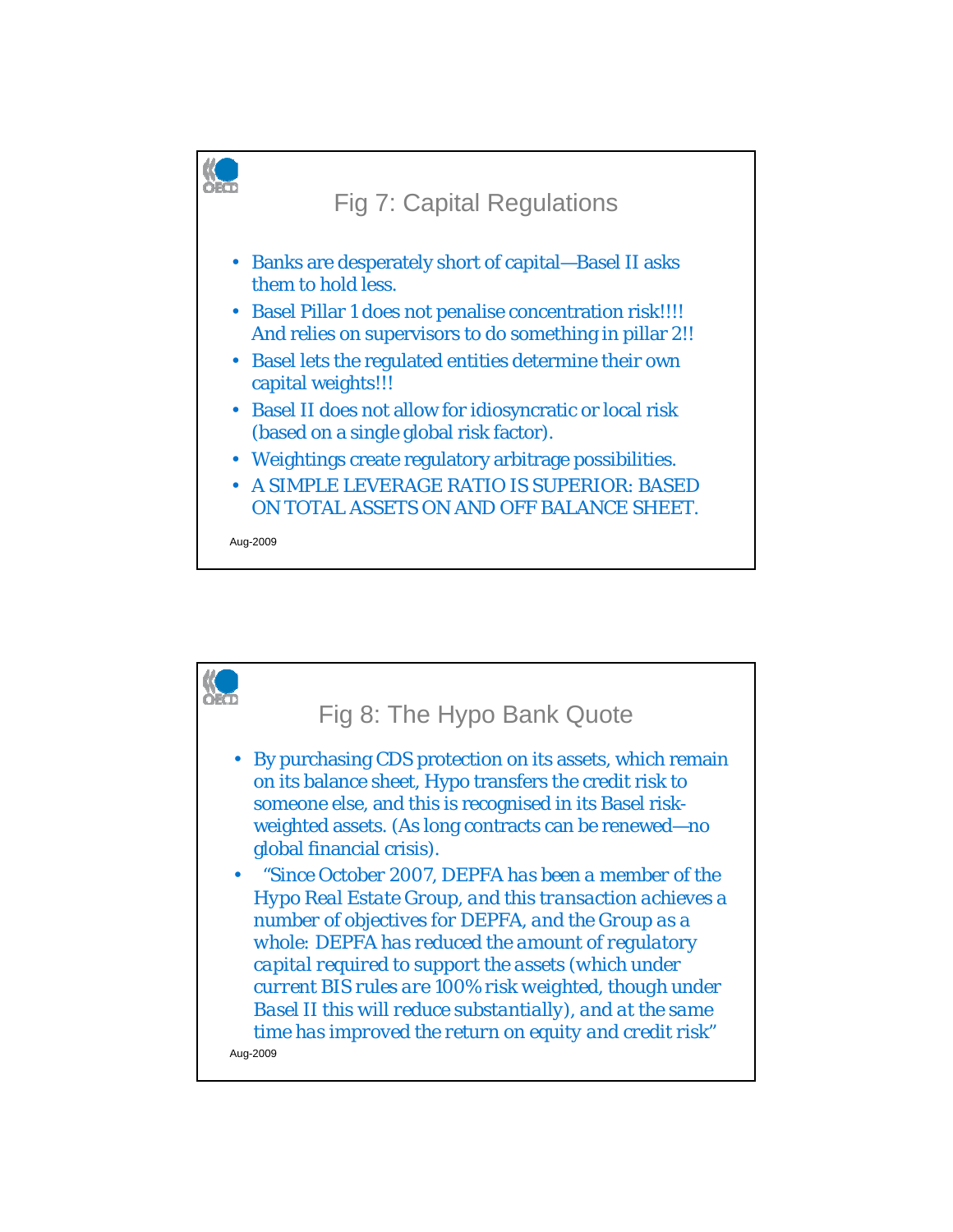

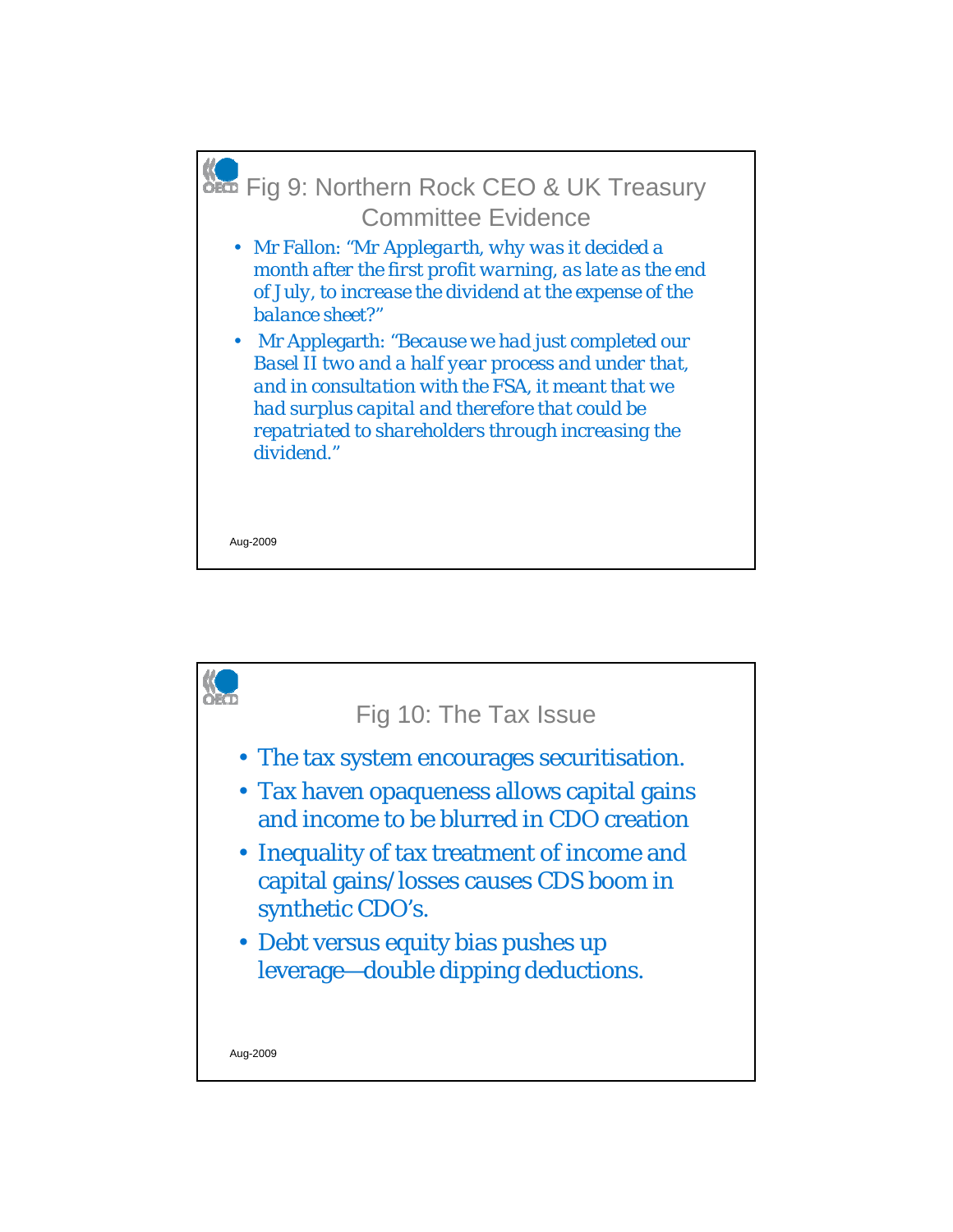

![](_page_6_Figure_1.jpeg)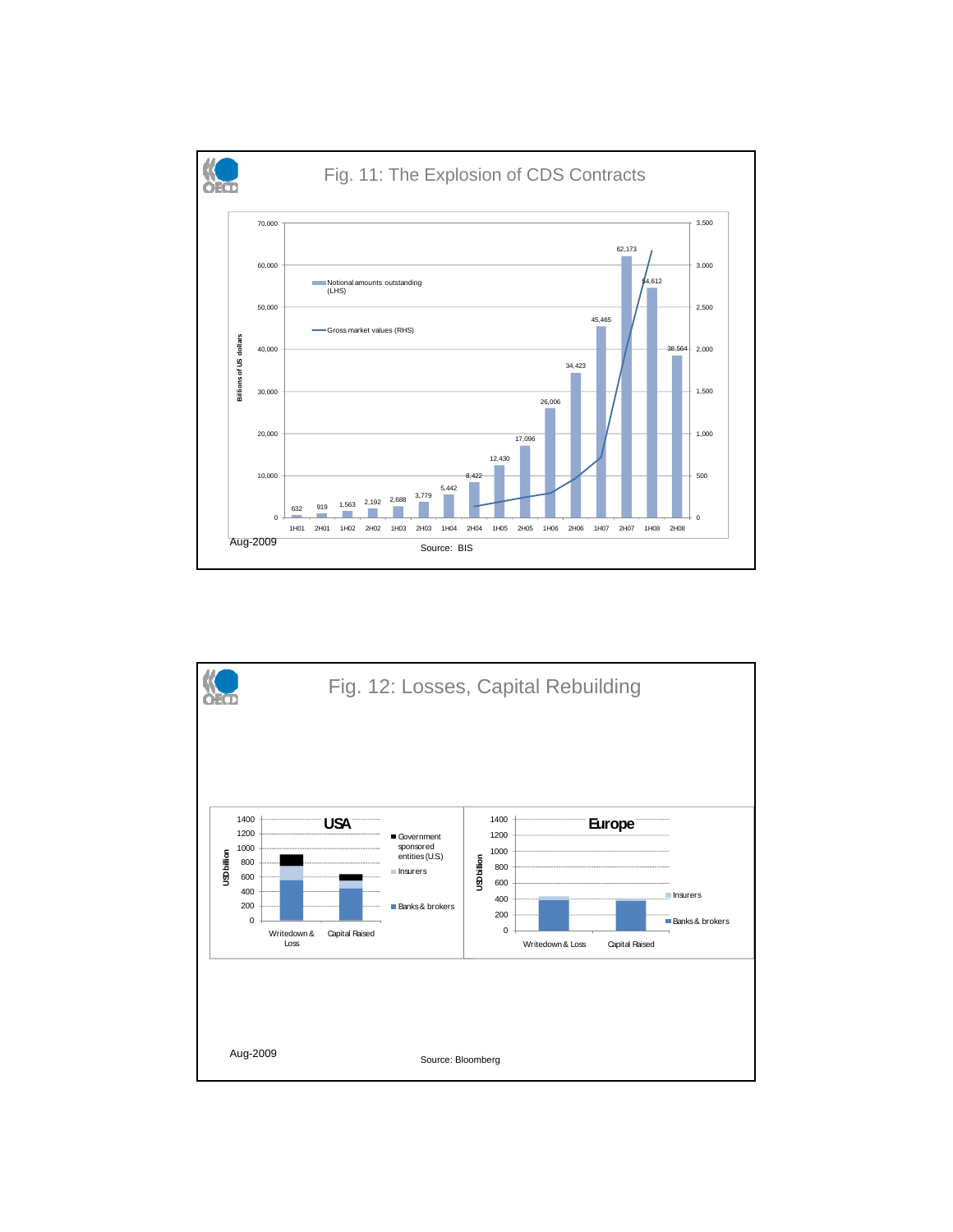![](_page_7_Figure_0.jpeg)

| Fig. 14: USA (19 Banks) Losses, Capital Raised &                                                  |         |                |                |  |  |  |  |  |  |
|---------------------------------------------------------------------------------------------------|---------|----------------|----------------|--|--|--|--|--|--|
| <b>SCAP Scenarios</b>                                                                             |         |                |                |  |  |  |  |  |  |
| 2009&2010<br><b>Adverse Case</b><br>2007&2008<br>2009&2010<br>(billions US dollars)<br>(Baseline) |         |                |                |  |  |  |  |  |  |
| Capital end 2008                                                                                  | 608.0   |                |                |  |  |  |  |  |  |
| Assets end 2008                                                                                   | 10892.5 |                |                |  |  |  |  |  |  |
| Leverage Ratio                                                                                    | 17.9    |                |                |  |  |  |  |  |  |
| <b>Balance Sheet Writedowns</b>                                                                   | 563.6   |                |                |  |  |  |  |  |  |
| SCAP consistent baseline Loss F/cast                                                              |         | 361.3          | 599.2          |  |  |  |  |  |  |
| <b>Capital Raised</b>                                                                             | 444.3   | $\Omega$       |                |  |  |  |  |  |  |
| Shortfall B/sheet<br>B/sheet cap needs (ex VIE's)                                                 | 119.3   | 480.6<br>480.6 | 718.5<br>718.5 |  |  |  |  |  |  |
| <b>Off B/Sheet Exposures</b>                                                                      |         |                |                |  |  |  |  |  |  |
| VIE's now consolidated onto B/Sheet (end 2008)                                                    | 110.0   |                |                |  |  |  |  |  |  |
| VIE Outstanding (end 2008 unconsolidated)                                                         | 796.3   |                |                |  |  |  |  |  |  |
| Unconsolidated VIE Loss exposure                                                                  |         | 389.4          | 389.4          |  |  |  |  |  |  |
| Losses banks are responsible for (SCAP+VIE)                                                       | 563.6   | 870.0          | 1107.9         |  |  |  |  |  |  |
| Less earn. est. (see memo below)=CAP. NEED 2011                                                   |         | 434.0          | 781.9          |  |  |  |  |  |  |
| <b>Years of Earnings</b>                                                                          |         | 1.0            | 2.4            |  |  |  |  |  |  |
| <b>Memo items</b><br>QSPE Outstanding end 2008                                                    | 3192.4  |                | 1707.1         |  |  |  |  |  |  |
| QSPE Loss est. (not a US bank Problem)*                                                           |         | 567.0          |                |  |  |  |  |  |  |
| IMF forecast for all US bank losses                                                               | 563.6   | 1040.4         | 1040.4         |  |  |  |  |  |  |
| Und. Earn. @ 2% p.a. assets 2008 (& 1.5% adv. case)                                               |         | 436.0          | 326            |  |  |  |  |  |  |
| *Using US SCAP assumptions for balance sheet losses                                               |         |                |                |  |  |  |  |  |  |
|                                                                                                   |         |                |                |  |  |  |  |  |  |
| Aug-2009<br>Source: OECD, Company reports                                                         |         |                |                |  |  |  |  |  |  |
|                                                                                                   |         |                |                |  |  |  |  |  |  |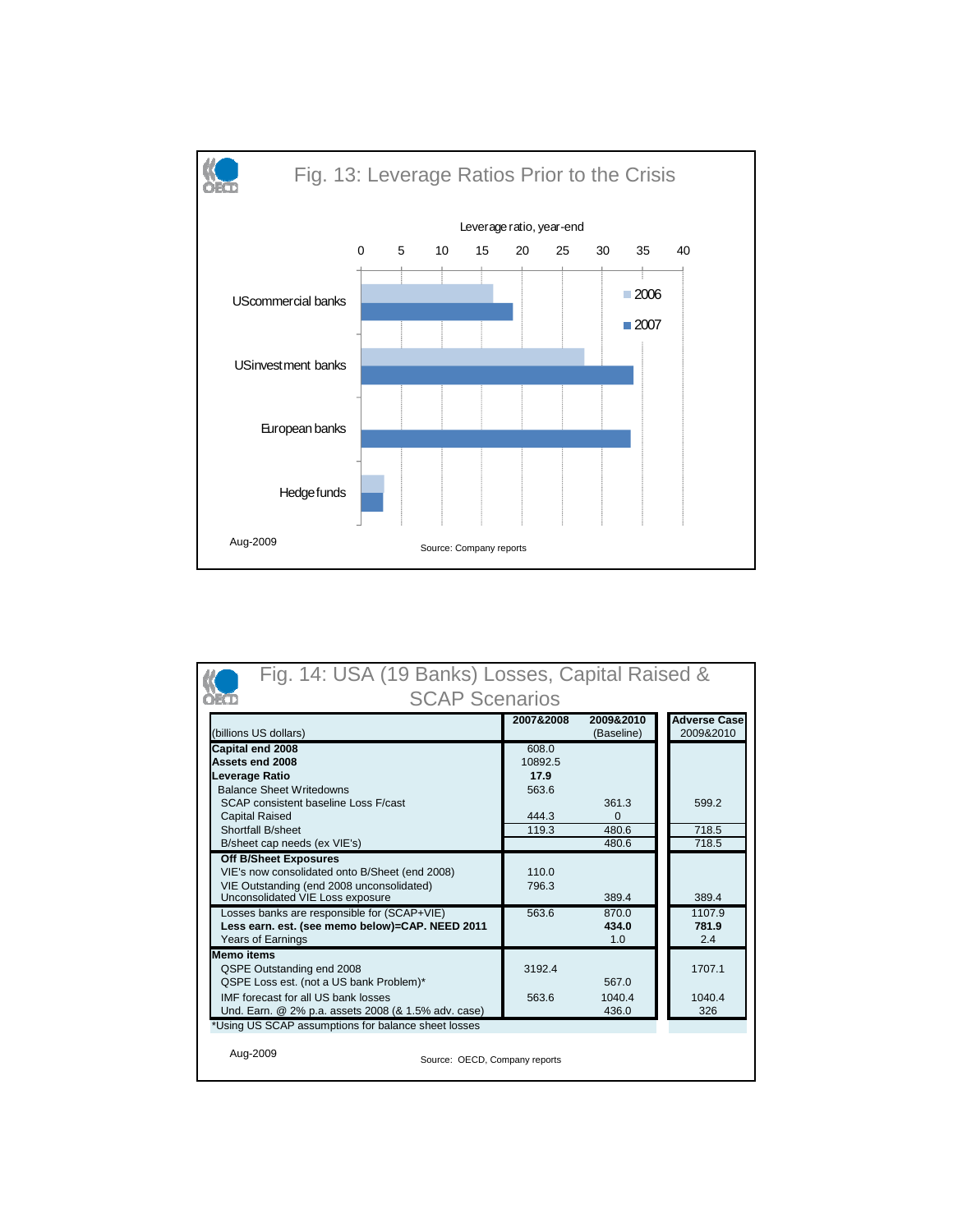| Fig. 15: Europe (Loss Banks) Losses, Capital<br>Raisings, & Scenarios                                                                                                                                                                                      |                                            |                                      |                                      |  |  |  |  |
|------------------------------------------------------------------------------------------------------------------------------------------------------------------------------------------------------------------------------------------------------------|--------------------------------------------|--------------------------------------|--------------------------------------|--|--|--|--|
| (billions US dollars)                                                                                                                                                                                                                                      | 2007&2008                                  | 2009&2010<br>(Baseline)              | <b>Adverse Case</b><br>2009&2010     |  |  |  |  |
| Capital end 2008<br>Assets end 2008<br>Leverage ratio<br><b>Balance Sheet Write Downs</b>                                                                                                                                                                  | 1076.9<br>39645.7<br>36.8<br>436.1         |                                      |                                      |  |  |  |  |
| <b>Capital Raised</b><br>IMF B/Sheet Loss F/cast (Adv. Case = 5% assets)<br>Shortfall on Balance Sheet<br>Less earnings (see memo below)                                                                                                                   | 399.9<br>36.2                              | 300.9<br>337.1<br>$-445.9$           | 1982.3<br>2018.5<br>1622.0           |  |  |  |  |
| Capital to get to the lower US leverage ratio<br>Assets allowing for 5% growth<br>Capital Required for leverage ratio of 17.9 (USA)<br>Tot. Req. Capital (Assumes no Off B/Sheet Exp.)<br>Shortfall in capital for a 17.9 leverage ratio                   |                                            | 43709.4<br>2441.9<br>1996.0<br>919.0 | 43709.4<br>2441.9<br>1996.0<br>919.0 |  |  |  |  |
| Off Bal./Sheet Issuance + Share US QSPE's<br>Tot. Eur. issuance of CSO's to 2009Q1 (book val.)<br>Share of US OSPE isssuance??<br>Loss due to banks (Adv. case 0.48 of CSOs issued)<br>Memo earnings @ 1% p.a. on assets end 2008 \$793bn (0.5% Adv. Case) | 2141.9<br><b>UNKNOWN</b><br><b>UNKNOWN</b> | <b>UNKNOWN</b><br><b>UNKNOWN</b>     | 1028.1                               |  |  |  |  |
| Aug-2009<br>Source: OECD, Company reports and Bloomberg                                                                                                                                                                                                    |                                            |                                      |                                      |  |  |  |  |

![](_page_8_Figure_1.jpeg)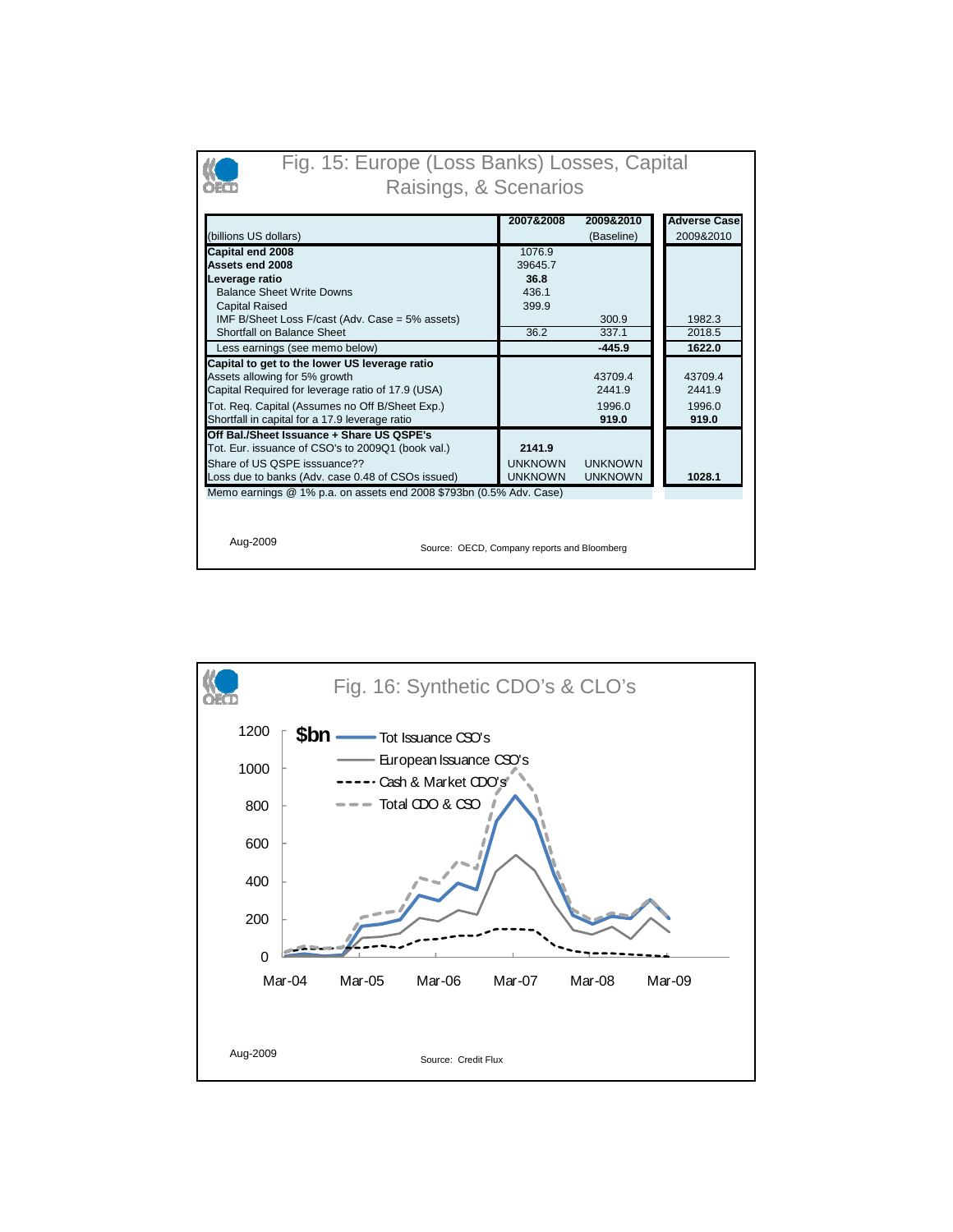![](_page_9_Picture_0.jpeg)

## Fig. 17: \$70.6bn Payments to AIG Counterparties (\$45.7bn to EU!): Sept. 16 to 31 December 2008

| (billions of US dollars)<br>Collateral postings<br>Payments to securities<br>As a share of |          |                                                  |       |                        |  |  |  |
|--------------------------------------------------------------------------------------------|----------|--------------------------------------------------|-------|------------------------|--|--|--|
| Institution                                                                                |          | for credit default swaps lending counterpaties** | Total | capital*** at end-2008 |  |  |  |
|                                                                                            |          |                                                  |       |                        |  |  |  |
| Goldman Sachs                                                                              | 8.1      | 4.8                                              | 12.9  | 29.1%                  |  |  |  |
| Societe Generale                                                                           | 11.0     | 0.9                                              | 11.9  | 28.9%                  |  |  |  |
| Deutsche Bank                                                                              | 5.4      | 6.4                                              | 11.9  | 37.4%                  |  |  |  |
| <b>Barclays</b>                                                                            | 1.5      | 7.0                                              | 8.5   | 20.0%                  |  |  |  |
| Merrill Lynch                                                                              | 4.9      | 1.9                                              | 6.8   | 77.4%                  |  |  |  |
| <b>Bank of America</b>                                                                     | 0.7      | 4.5                                              | 5.2   | 9.1%                   |  |  |  |
| <b>UBS</b>                                                                                 | 3.3      | 1.7                                              | 5.0   | 25.2%                  |  |  |  |
| <b>BNP Paribas</b>                                                                         | $\cdots$ | 4.9                                              | 4.9   | 8.3%                   |  |  |  |
| <b>HSBC</b>                                                                                | 0.2      | 3.3                                              | 3.5   | 5.3%                   |  |  |  |
| [memo: Bank of America after its merger with Merrill Lynch]<br>$[18.1\%]$<br>12.0          |          |                                                  |       |                        |  |  |  |

\*Direct payments from AIG through end-2008 plus payments by Maiden Lane III, a financing entity

 established by AIG and the New York Federal Reserve Bank to purchase underlying securities. \*\*September 18-December 12, 2008.

\*\*\*Common equity net of goodwill; net of all intangible assets for Merrill Lynch and HSBC.

Aug-2009 Source: Fed, US Treasury

![](_page_9_Figure_8.jpeg)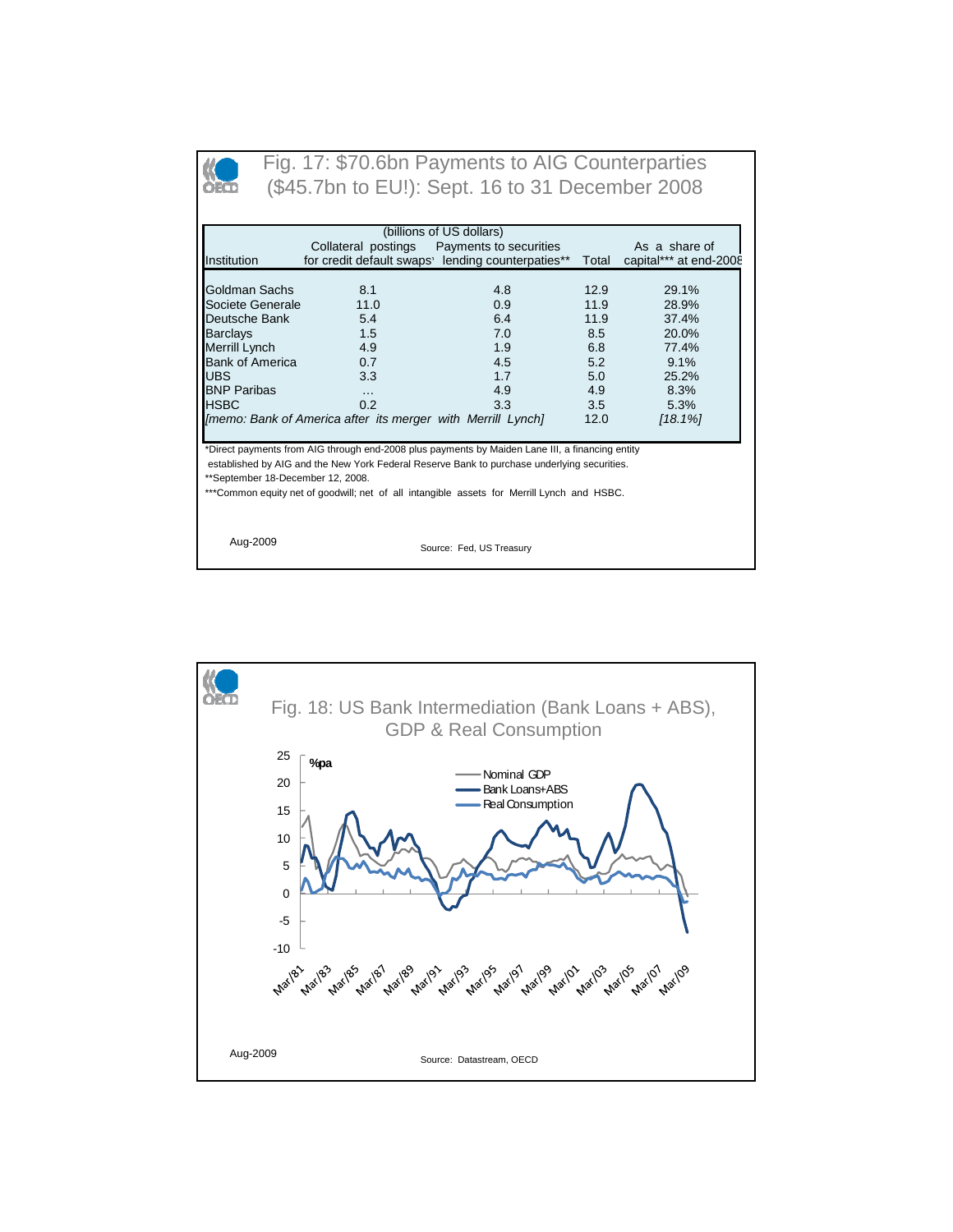![](_page_10_Figure_0.jpeg)

![](_page_10_Figure_1.jpeg)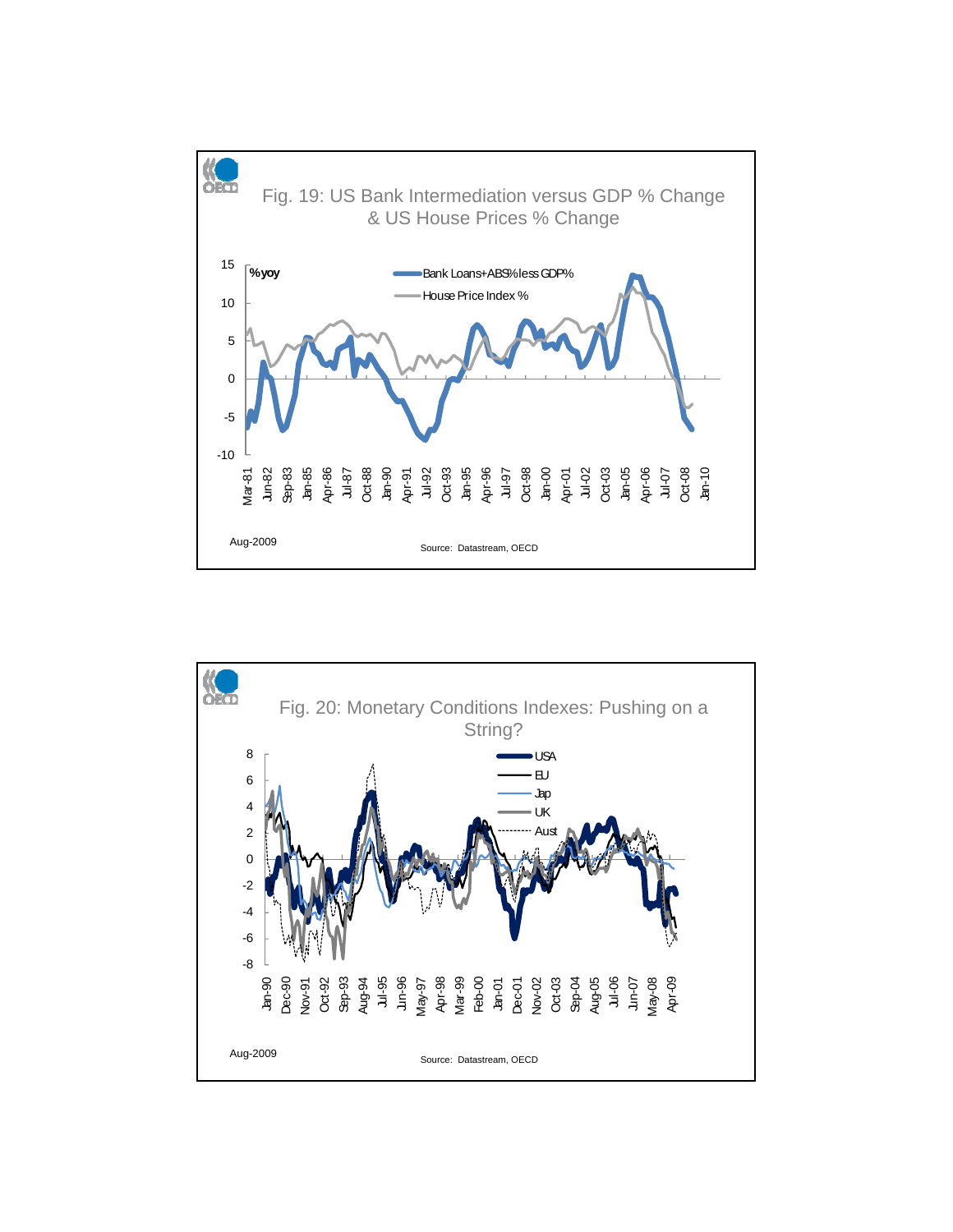![](_page_11_Figure_0.jpeg)

![](_page_11_Figure_1.jpeg)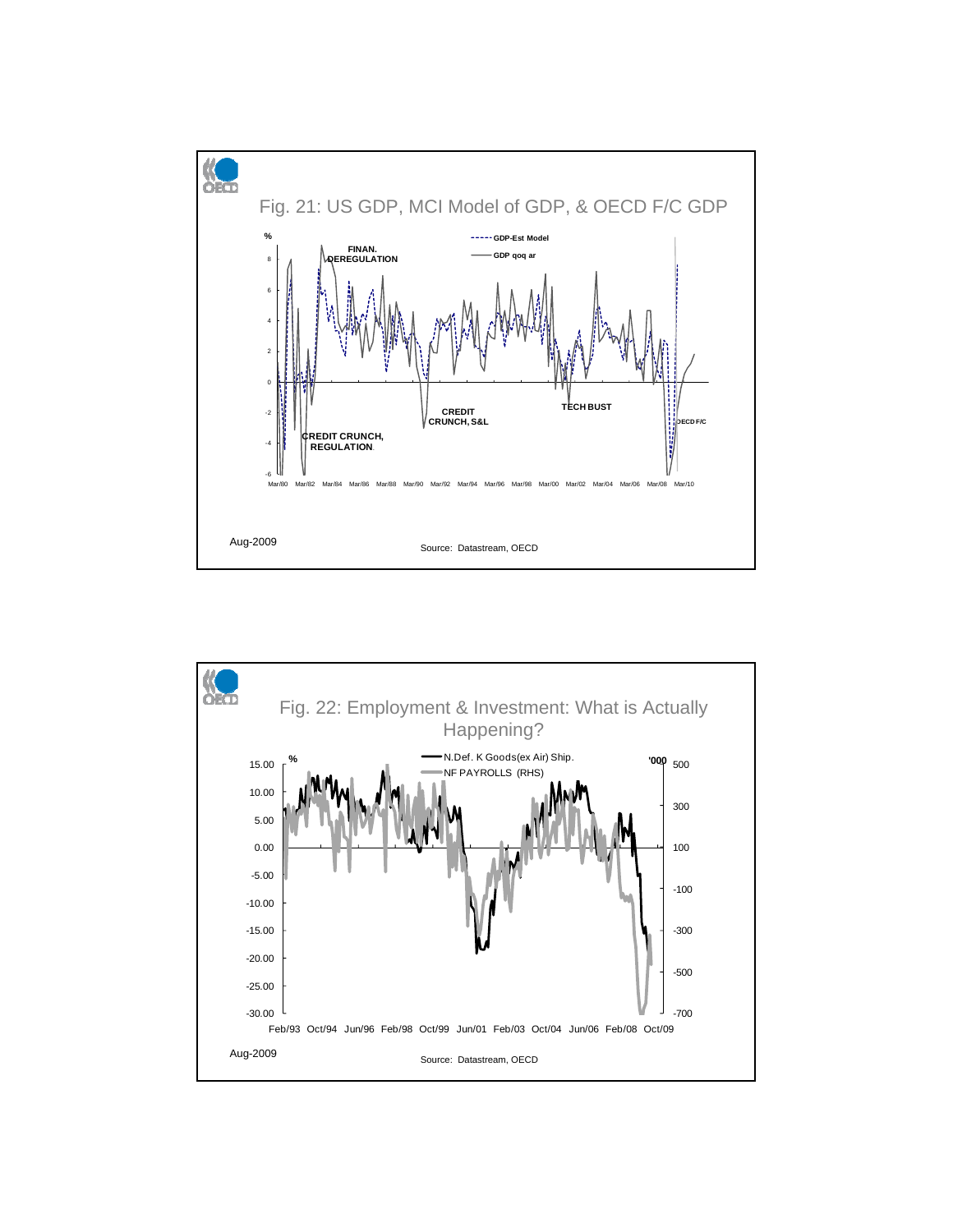| Fig. 23: Fiscal Deficit Projections |        |        |                           |         |  |  |  |  |  |
|-------------------------------------|--------|--------|---------------------------|---------|--|--|--|--|--|
| 2009<br>2010<br>2007<br>2008        |        |        |                           |         |  |  |  |  |  |
|                                     |        |        | (per cent of nominal GDP) |         |  |  |  |  |  |
| <b>United States</b>                |        |        |                           |         |  |  |  |  |  |
| Financial balance                   | $-2.9$ | $-5.8$ | $-10.2$                   | $-11.9$ |  |  |  |  |  |
| Gross financial liabilities         | 62.9   | 71.9   | 88.1                      | 100.0   |  |  |  |  |  |
| Japan                               |        |        |                           |         |  |  |  |  |  |
| Financial balance                   | $-2.5$ | $-2.6$ | $-6.8$                    | $-8.4$  |  |  |  |  |  |
| Gross financial liabilities         | 167.1  | 172.1  | 186.2                     | 197.3   |  |  |  |  |  |
| Euro area                           |        |        |                           |         |  |  |  |  |  |
| Financial balance                   | $-0.7$ | $-1.8$ | $-5.4$                    | $-7.0$  |  |  |  |  |  |
| Gross financial liabilities         | 71.2   | 71.0   | 77.7                      | 844     |  |  |  |  |  |
| <b>OECD</b>                         |        |        |                           |         |  |  |  |  |  |
| Financial balance                   | $-1.4$ | $-3.0$ | $-7.2$                    | $-8.7$  |  |  |  |  |  |
| Gross financial liabilities         | 74.5   | 78.8   | 90.6                      | 99.9    |  |  |  |  |  |

| Fig. 24: Support Packages For Financial Sector                                                                                                                         |                                                                                    |                                                                                |                                                                                                                      |                                                                                                       |                                                                              |                                                                            |                                                                                 |  |
|------------------------------------------------------------------------------------------------------------------------------------------------------------------------|------------------------------------------------------------------------------------|--------------------------------------------------------------------------------|----------------------------------------------------------------------------------------------------------------------|-------------------------------------------------------------------------------------------------------|------------------------------------------------------------------------------|----------------------------------------------------------------------------|---------------------------------------------------------------------------------|--|
|                                                                                                                                                                        | Capital inject<br>(A)                                                              | and lending by<br>Treasury<br>(B)                                              | Purch. of assets Cen. Bank Supp.<br>prov. With Trsy<br>backing<br>(C)                                                | Lig. Provision<br>& other supp. by<br>central bank (a) Guarantees(b) A+B+C+D+E<br>(D)                 | (E)                                                                          | <b>TOTAL</b>                                                               | Up-front<br>Govt. Fin. (c)                                                      |  |
| <b>OECD</b> members<br>Australia<br>Germany<br>Ireland<br>Japan<br>Netherlands<br>South Korea<br>Spain<br>Switzerland<br><b>United Kingdom</b><br><b>United States</b> | $\mathbf 0$<br>3.8<br>5.3<br>2.4<br>3.4<br>2.7<br>$\mathbf 0$<br>1.1<br>3.9<br>3.9 | 0.7<br>0.4<br>$\Omega$<br>11.3<br>2.8<br>5.4<br>4.6<br>$\Omega$<br>13.8<br>1.3 | $\Omega$<br>$\Omega$<br>$\mathbf 0$<br>$\mathbf 0$<br>$\mathbf 0$<br>$\Omega$<br>$\Omega$<br>$\Omega$<br>12.9<br>1.1 | $\mathbf 0$<br>$\Omega$<br>$\Omega$<br>1.2<br>$\Omega$<br>0.3<br>$\Omega$<br>10.9<br>$\Omega$<br>42.1 | n.a.<br>18<br>257<br>7.3<br>33.7<br>13.8<br>18.3<br>$\Omega$<br>51.2<br>31.3 | 0.7<br>22.2<br>263<br>22.1<br>39.8<br>22.2<br>22.8<br>12.1<br>81.8<br>79.6 | 0.7<br>3.7<br>5.3<br>0.8(f)<br>6.2<br>0.8(g)<br>4.6<br>1.1<br>20.2(i)<br>6.3(i) |  |
| Aug-2009                                                                                                                                                               |                                                                                    |                                                                                | Source: OECD, IMF                                                                                                    |                                                                                                       |                                                                              |                                                                            |                                                                                 |  |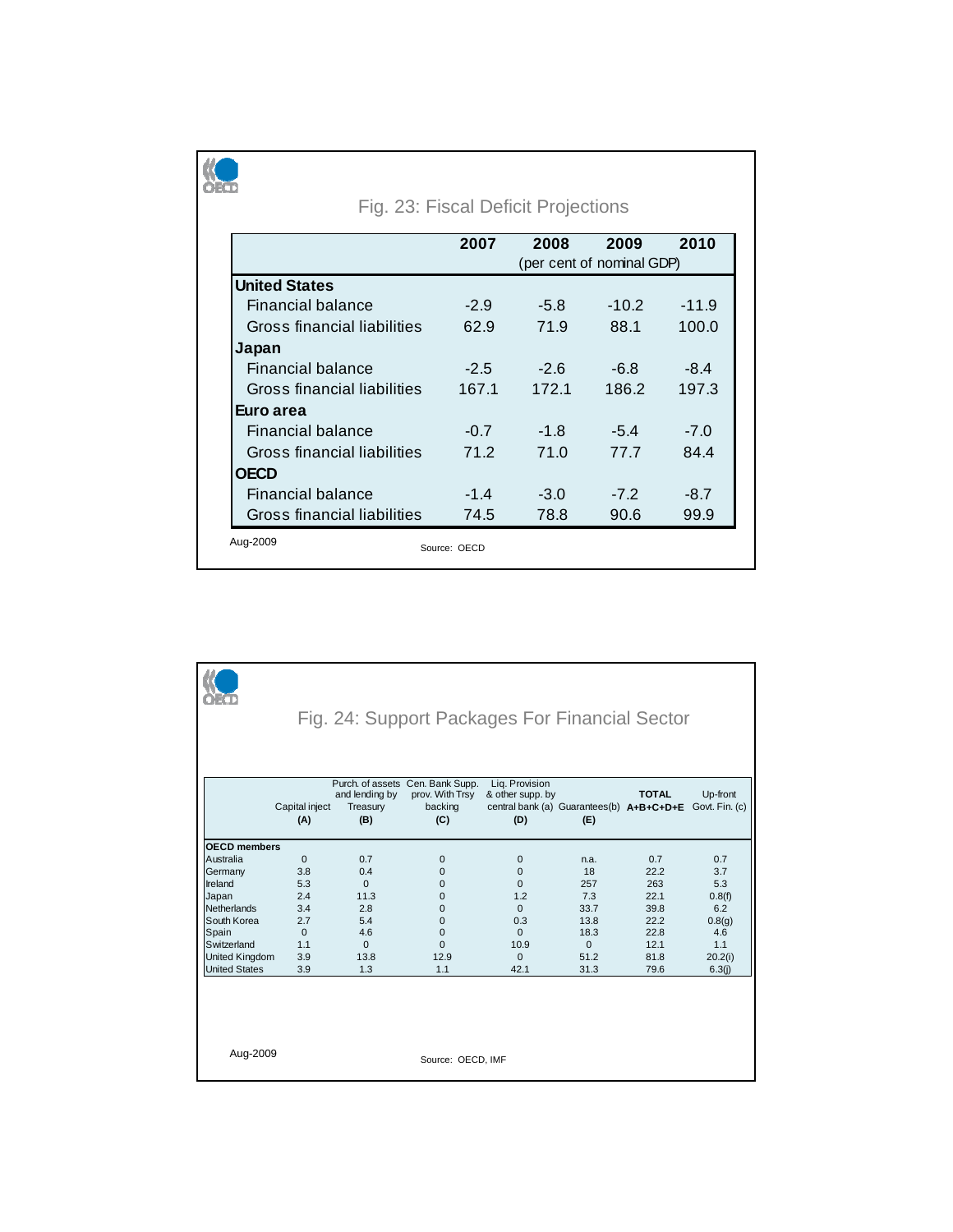![](_page_13_Figure_0.jpeg)

![](_page_13_Figure_1.jpeg)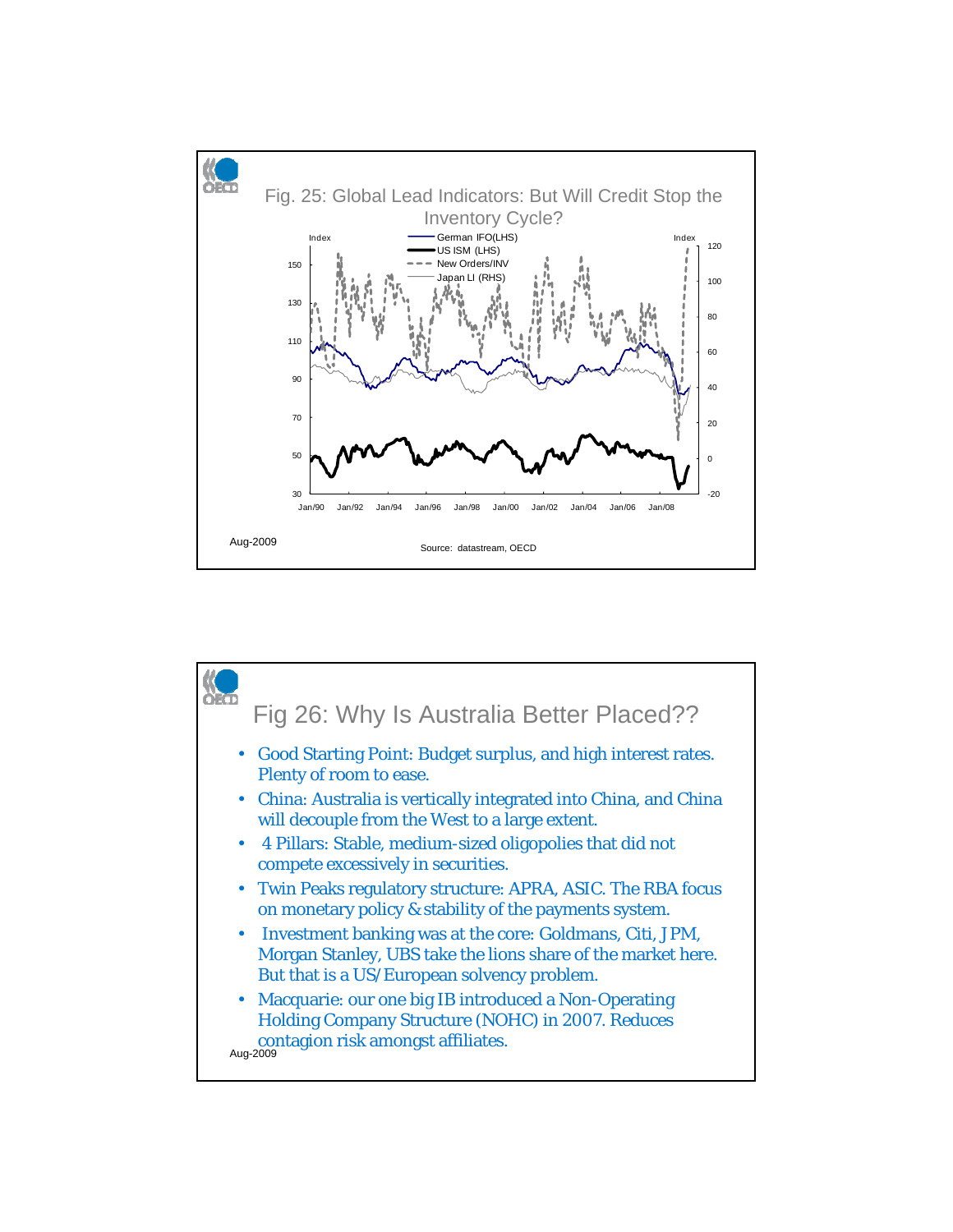![](_page_14_Figure_0.jpeg)

![](_page_14_Figure_1.jpeg)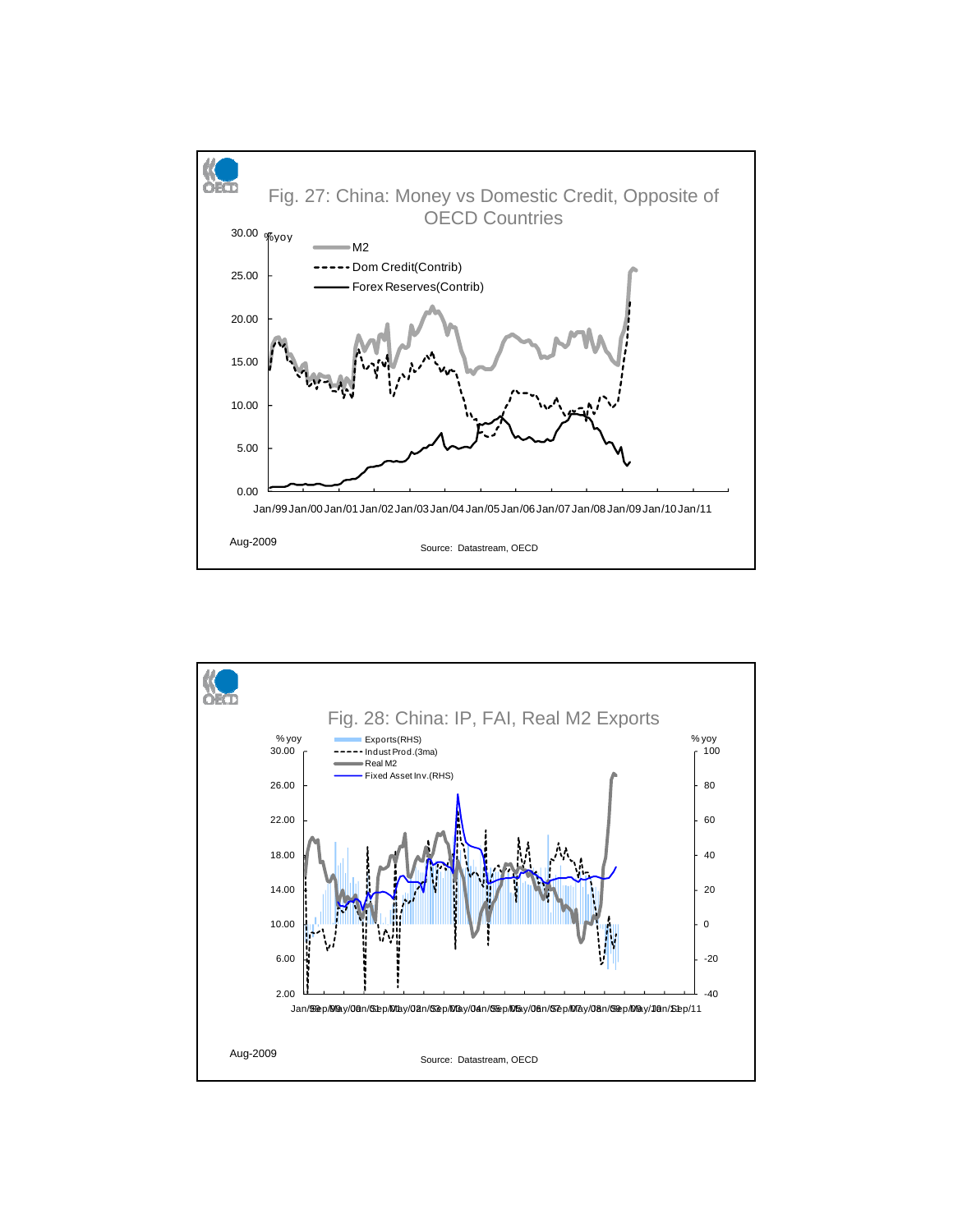![](_page_15_Figure_0.jpeg)

![](_page_15_Figure_1.jpeg)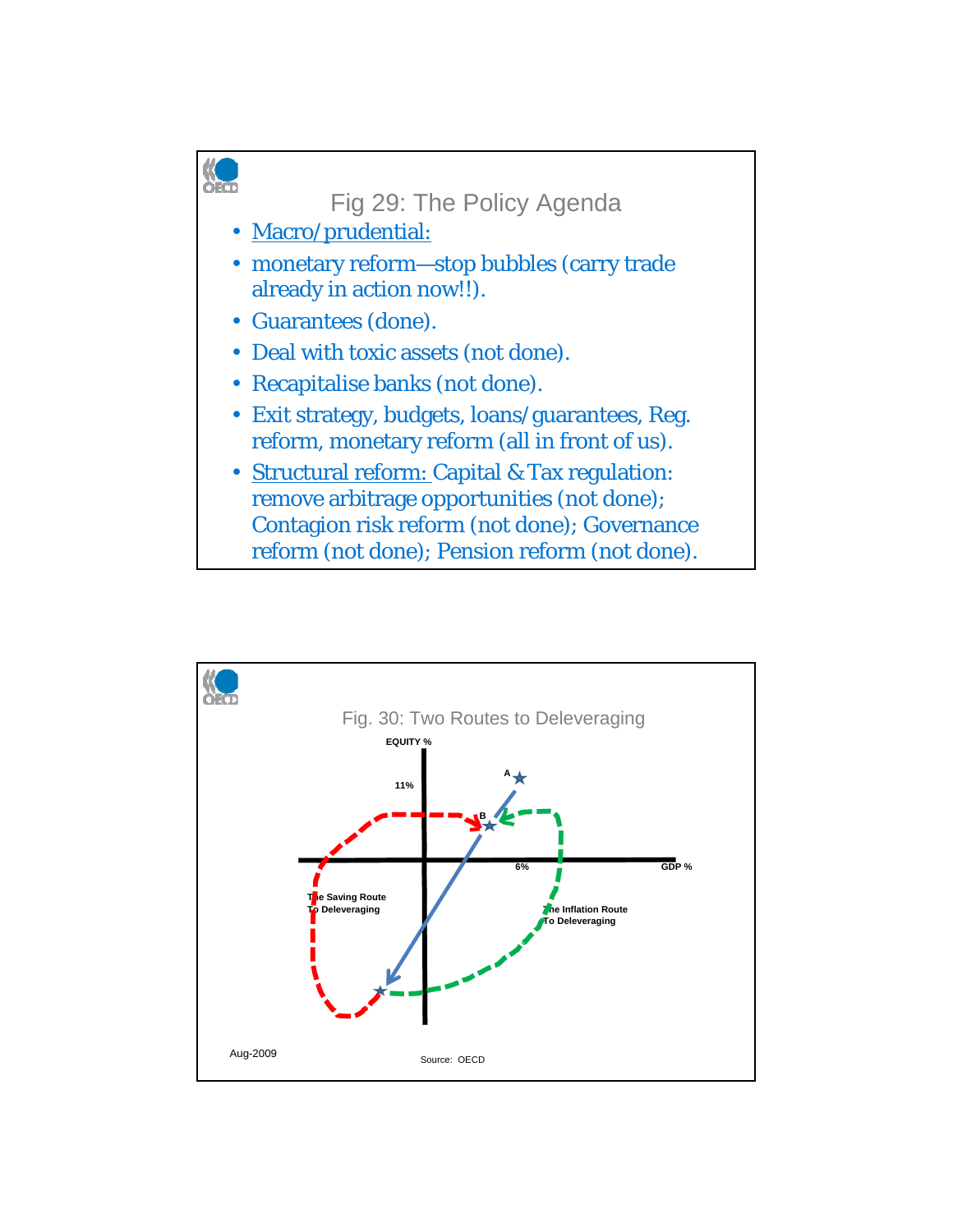![](_page_16_Figure_0.jpeg)

![](_page_16_Figure_1.jpeg)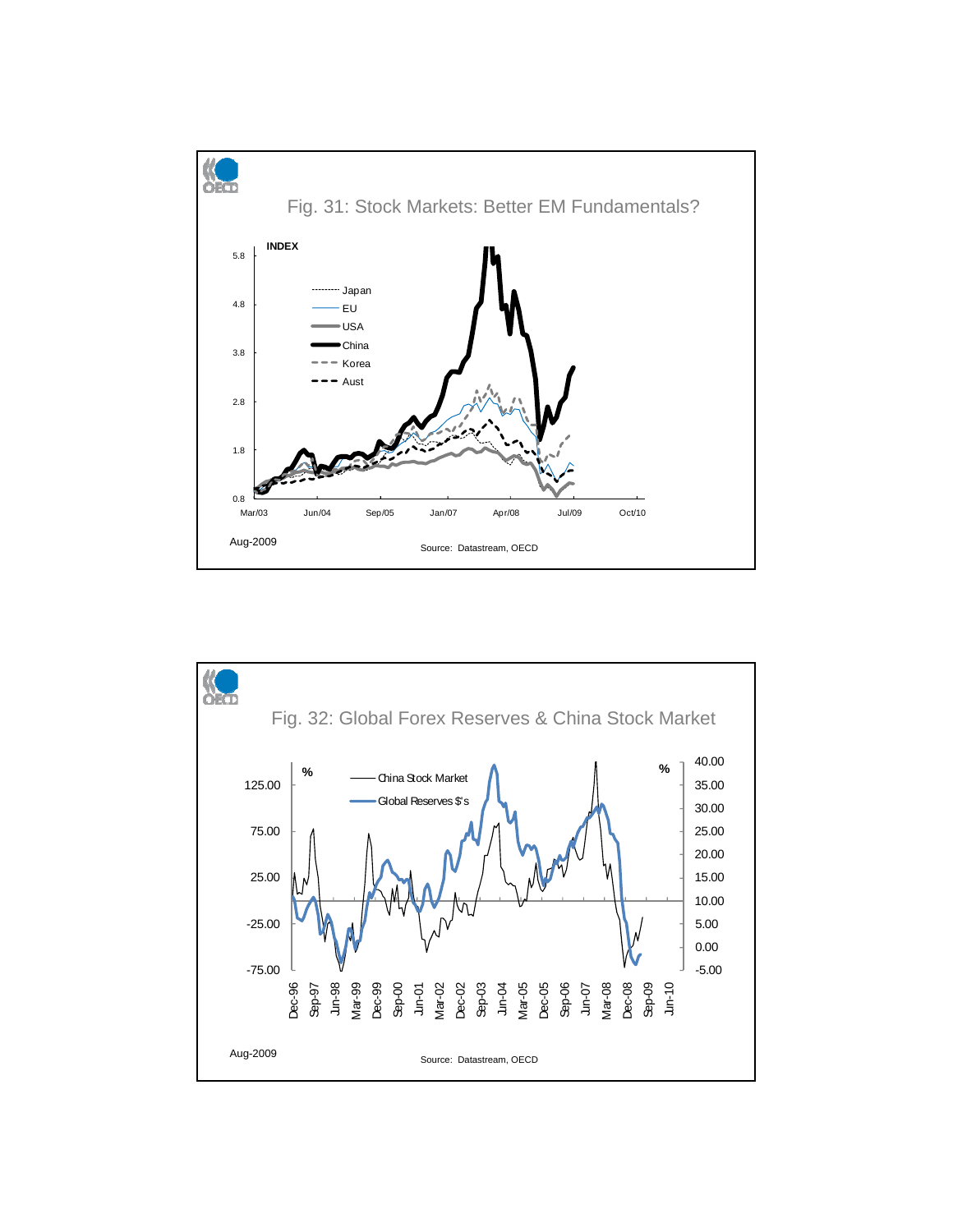![](_page_17_Figure_0.jpeg)

![](_page_17_Figure_1.jpeg)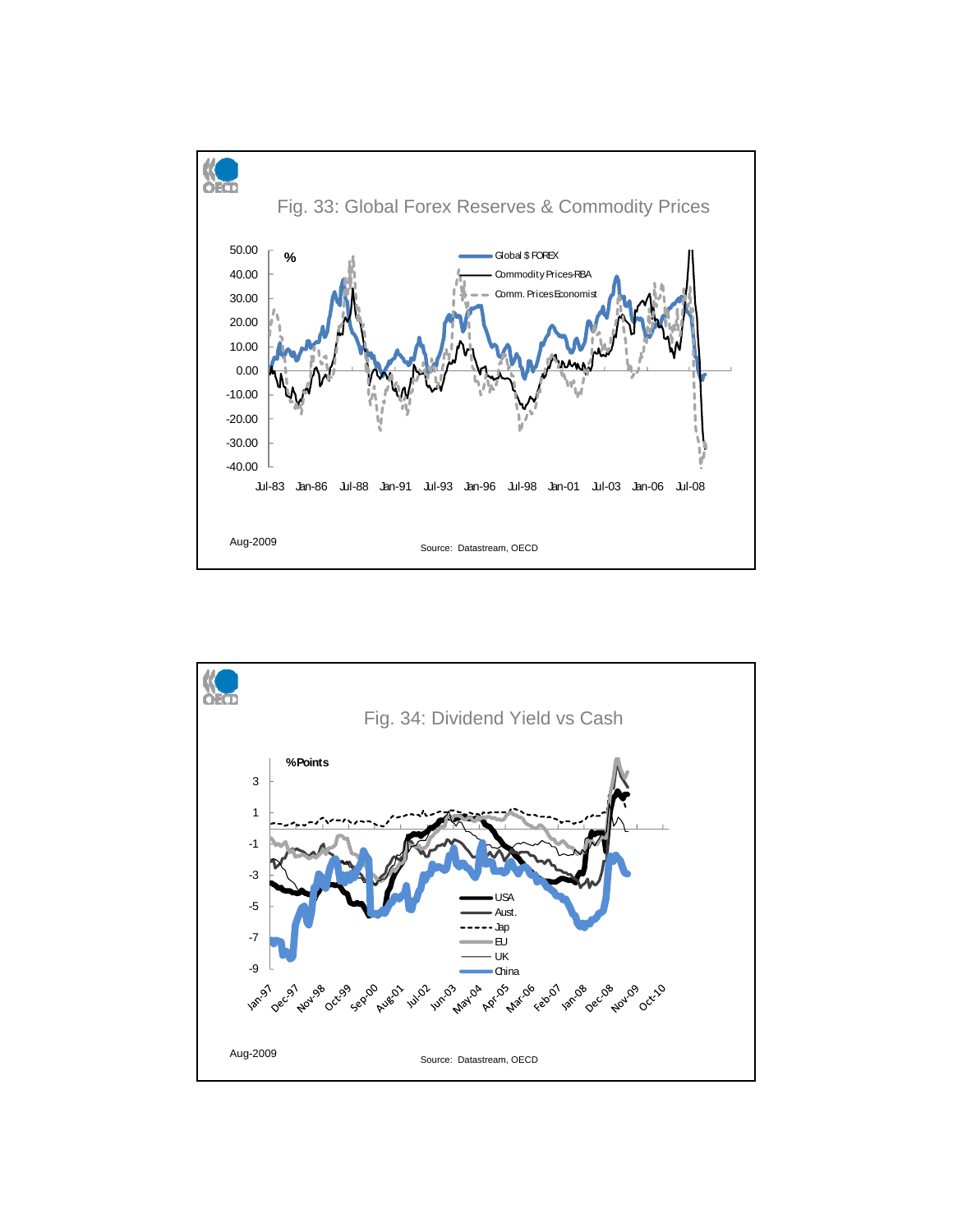![](_page_18_Figure_0.jpeg)

![](_page_18_Figure_1.jpeg)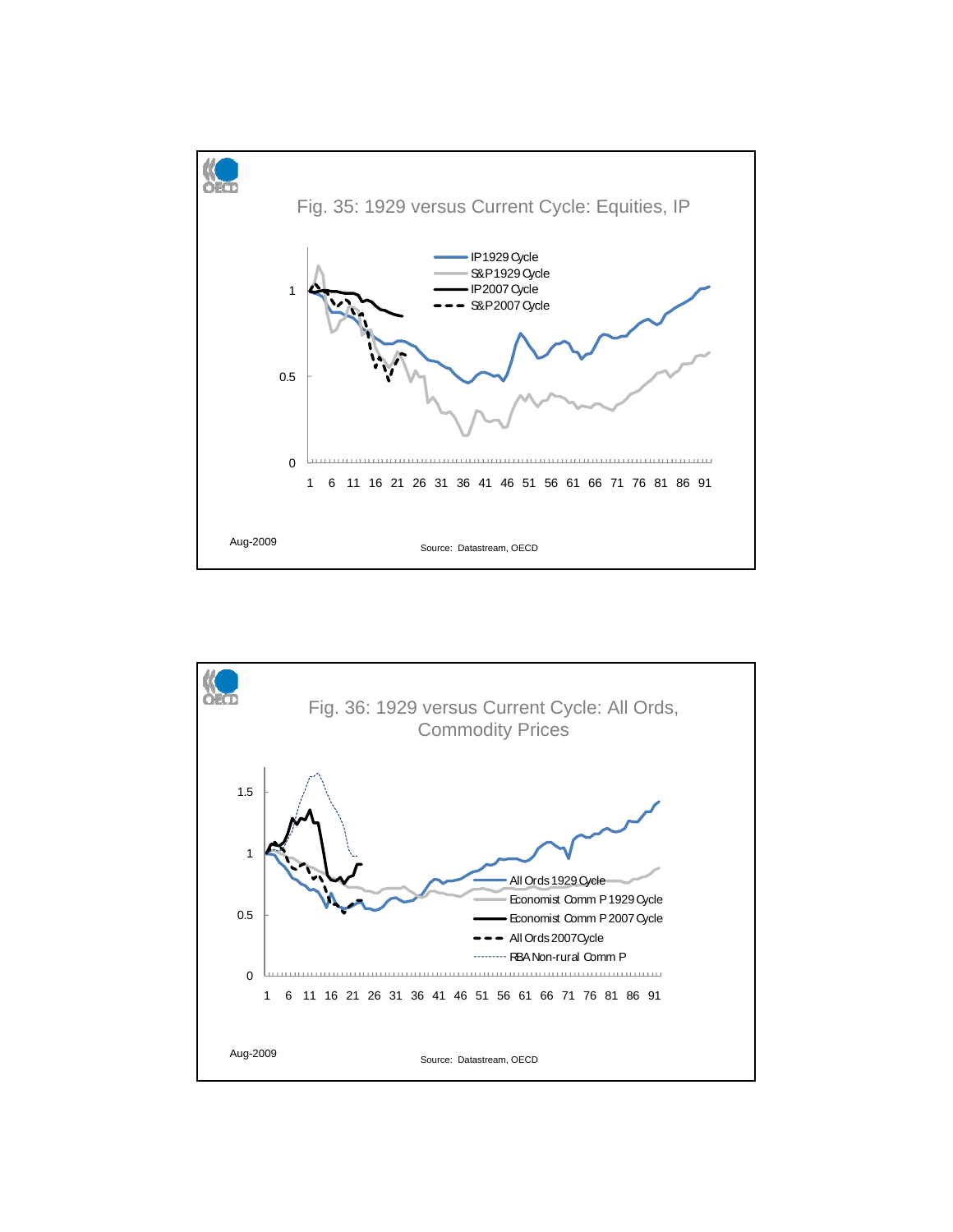![](_page_19_Figure_0.jpeg)

| Fig. 38: Anika Foundation Performance (Stocks of 20<br>held above 5 % weight: ORG 19%, BHP 15%, ORI 10%,<br>MTS 9%, CBA 9%, CCL 6%) |                                          |                   |                             |                          |                                                      |               |              |            |  |
|-------------------------------------------------------------------------------------------------------------------------------------|------------------------------------------|-------------------|-----------------------------|--------------------------|------------------------------------------------------|---------------|--------------|------------|--|
|                                                                                                                                     |                                          |                   |                             |                          | <b>ATTRIBUTION (ESTIMATES 100% EQUITY-Excl. Div)</b> |               |              |            |  |
|                                                                                                                                     |                                          | <b>PERIOD</b>     |                             |                          | <b>Portfolio</b>                                     | <b>ASX200</b> |              |            |  |
|                                                                                                                                     |                                          |                   | Since Inception (Dec 06)    |                          | $-4.20$                                              | $-19.61$      |              |            |  |
|                                                                                                                                     |                                          | 12-month (Jun 09) |                             |                          | $-14.30$                                             | $-24.24$      |              |            |  |
|                                                                                                                                     |                                          | 6-month(Jun 09)   |                             |                          | 3.67                                                 | 6.64          |              |            |  |
|                                                                                                                                     |                                          | 3-month(Jun09)    |                             |                          | 9.50                                                 | 10.41         |              |            |  |
|                                                                                                                                     | Current Qtr (2jul 09)                    |                   |                             |                          |                                                      | 1.16          |              |            |  |
|                                                                                                                                     | <b>Total Portfolio--Asset Allocation</b> |                   |                             |                          |                                                      |               |              |            |  |
|                                                                                                                                     | Ann Perf.                                | % Equity          | Perf Eq. %                  | Div                      | Div Yld                                              | Int           | Int Rate     | Tot Perf % |  |
|                                                                                                                                     | $Jun-07$                                 | 29.56729          |                             |                          |                                                      |               |              |            |  |
|                                                                                                                                     | $Jun-08$                                 |                   | 19.70215 -11.425898         | 10824.34                 | 5.261737                                             | 38398.25      | 7.835674     | 3.696301   |  |
|                                                                                                                                     | $Jun-09$                                 |                   | 15.45629 -14.300171 9437.89 |                          | 5.289567                                             | 37454.06      | 5.150553     | 2.360501   |  |
|                                                                                                                                     | YTD(Jul 16/Jun09)                        |                   | 14.28908 0.77321891         | 752.72                   | 0.42187                                              | $\mathbf{0}$  | $\mathbf{0}$ | 0.170767   |  |
| Aug-2009                                                                                                                            |                                          |                   |                             | Source: Datastream, OECD |                                                      |               |              |            |  |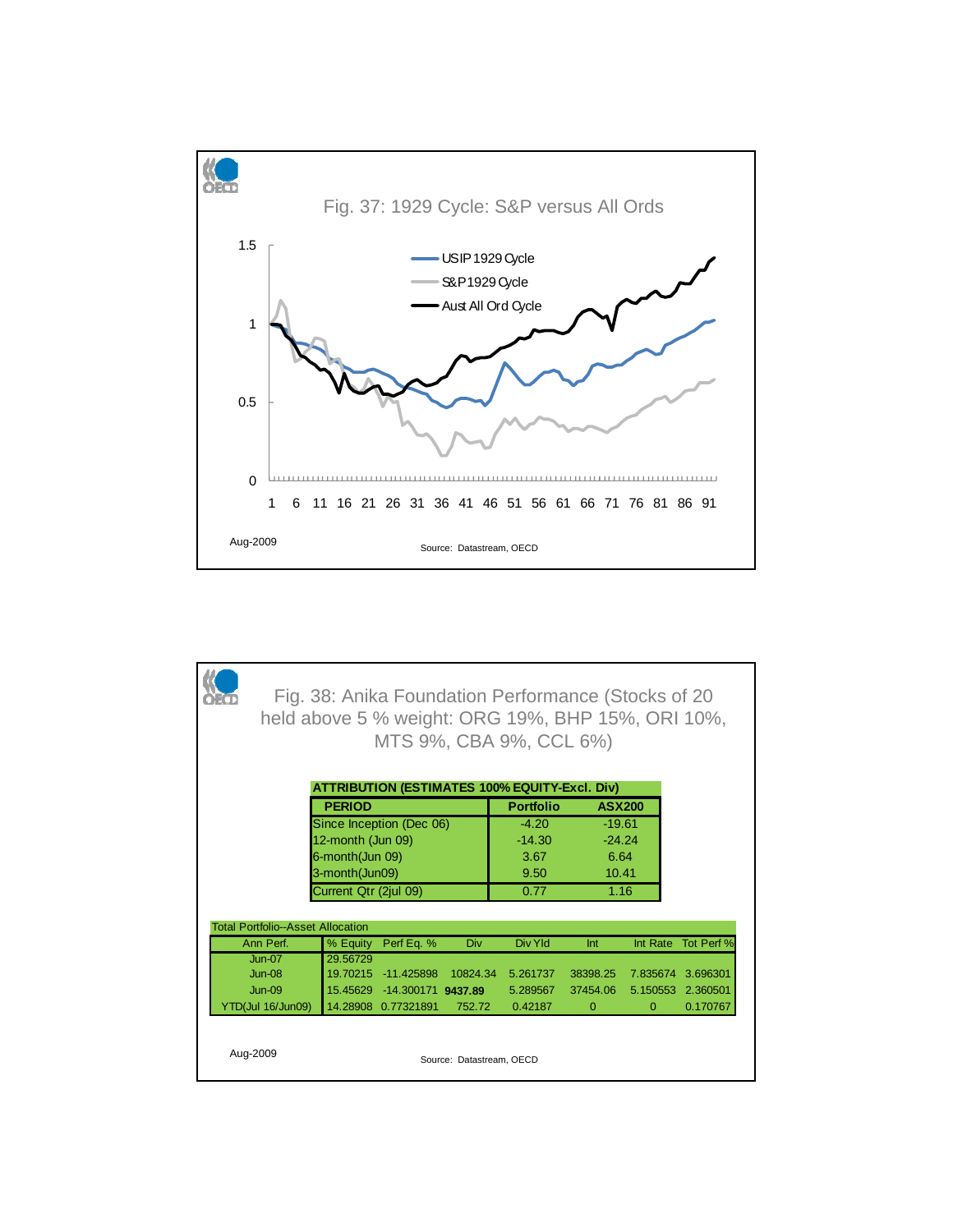![](_page_20_Figure_0.jpeg)

![](_page_20_Picture_1.jpeg)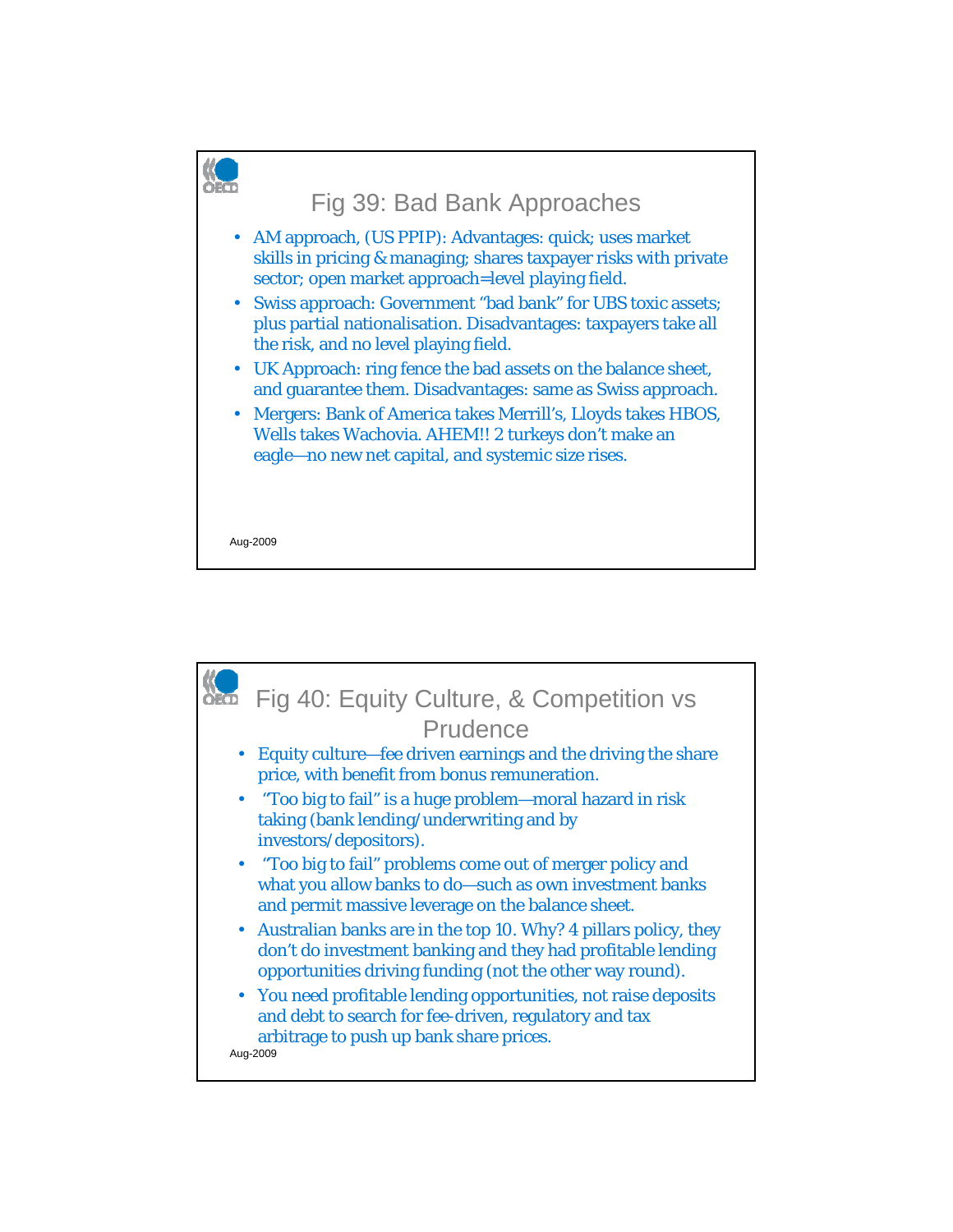![](_page_21_Figure_0.jpeg)

![](_page_21_Figure_1.jpeg)